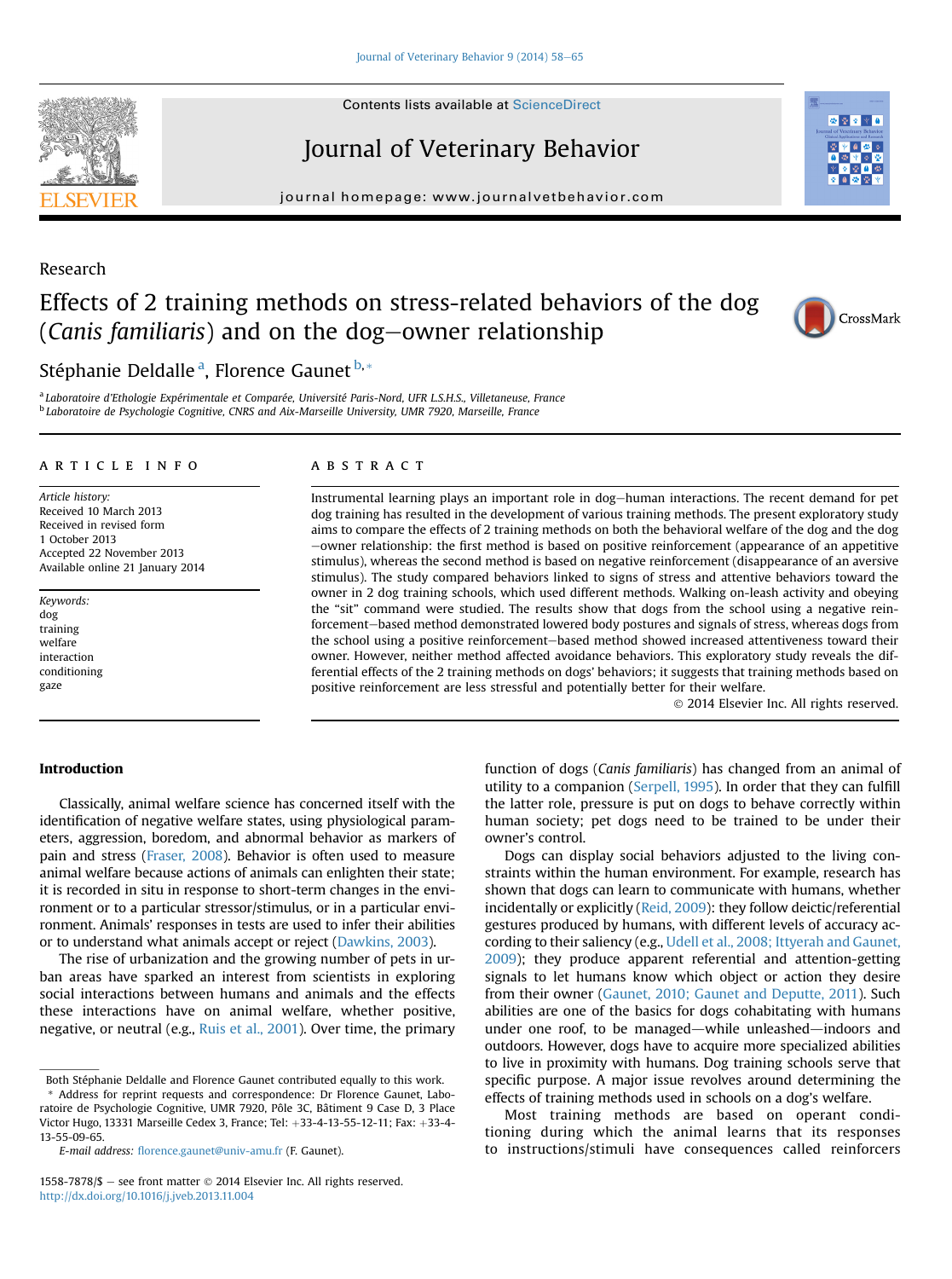([Doré and Mercier, 1992; Domjan, 2006\)](#page-7-0). The latter can vary by their nature and occurrence: they can be the appearance or disappearance of appetent or aversive stimuli. It follows that there are 4 types of instrumental conditioning procedures: 2 types result in an increase in the rate of responses (positive reinforcement,  $R+$ : appearance of an appetent stimulus; negative reinforcement, R-: disappearance of an aversive stimulus) and 2 types result in a decrease (positive punishment,  $P+$ : appearance of an aversive stimulus; negative punishment, P-: disappearance of an appetent stimulus) [\(Doré and Mercier, 1992;](#page-7-0) [Domjan, 2006\)](#page-7-0). For instance, for treating excessive barking, jumping, and crowding the door when people arrive, a multistep positive reinforcement training protocol involving a remotecontrolled food reward dispenser has been shown to be efficient for a dog to place and remain in a down-stay posture ([Yin](#page-7-0) [et al., 2008](#page-7-0)). The use of aversive stimuli also offers an effective strategy to modify attack behaviors in gun dogs toward domestic sheep; although the owners reported no negative effect on the dogs' behavior during the year after shock treatment, an increased alertness was observed that could potentially be related to increased fear [\(Christiansen et al., 2001](#page-7-0)). Moreover, during free walking training, police service German shepherd dogs that previously wore a shock collar showed lower ear posture and more stress-related behaviors (lowering of body posture; high pitched yelps, barks, and squeals; avoidance; redirection aggression; tongue flicking) than dogs who never received collar shocks, although they were also trained with harsh methods ([Schilder and Van der Borg, 2004](#page-7-0)). [Beerda et al.](#page-7-0) [\(1998\)](#page-7-0) also showed behavioral and cortisol effects on laboratory dogs that were administrated 6 different unpleasant stimuli; the findings suggest that stimuli like shocks or sound blasts may have been particularly stressful to the dogs because they were associated with a very low posture and an elevated level of cortisol. Concerning pet dogs, owners reported via questionnaires that aversive stimuli was related to behavioral problems such as aggressiveness or stereotypies [\(Hiby et al., 2004;](#page-7-0) [Eskeland, 2007; Eskeland et al., 2007; Blackwell et al., 2008;](#page-7-0) [Herron et al., 2009\)](#page-7-0) and could lead to a decrease in obedience ([Hiby et al., 2004; Eskeland, 2007; Eskeland et al., 2007](#page-7-0)). Furthermore, [Haverbeke et al. \(2008\)](#page-7-0) showed that military working dogs that received more aversive stimuli demonstrated reduced learning performances. The number of studies on the effects of training methods on the welfare of nonworking dogs is therefore limited to studies based on verbal reports from owners (questionnaires). To our knowledge, only 1 direct observation in the home environment showed that punishment  $(P+$  and  $P$ pooled) may have adverse effects on pet dog's behavior and that reward-based training  $(R+)$  may improve ability to learn and being playful with the owners [\(Rooney and Cowan, 2011](#page-7-0)). Additionally, direct behavioral studies only involved working dogs. We thus identified a crucial need for observational studies on pet dogs that undergo different obedience training methods, especially in light of the recent increase in pet dog training schools.

The use of 1 of the 4 procedures depends on preventing the dog doing an undesired action (i.e., punishment for decreasing its rate: P+ and P-) or the dog learning a specific action (e.g., sit, down, and heel) (i.e., reinforcement for increasing its rate:  $R+$  and  $R-$ ). The present exploratory study focused on the second case; it was thus aimed at evaluating the impact of a positive versus a negative reinforcement-based method on the behaviors of pet dogs by observing dog-human pairs during training sessions at 2 dog schools, as an ecological sampling, which each relied on different training methods. Impacts of the methods were evaluated during advanced training classes to avoid interference with the novelty of

the situation, have more behavioral consistency from owners and dogs, and avoid confusion by dogs about the instruction (another potential source of stress-related behaviors); finally, kind of midterm effects were found more relevant to explore. The study focused most intently on the display of behaviors known to be associated with stressful situations, for example, low posture, avoidance, or some oral behaviors ([Beerda et al., 1998; Schilder and](#page-7-0) [Van der Borg, 2004; Ogata et al., 2006; Bellaio et al., 2009; Döring](#page-7-0) [et al., 2009\)](#page-7-0): according to precited studies, these behaviors would likely be greater in dogs trained in a school that uses the  $\mathsf{R}-$  based method.

Moreover, the study aimed to analyze the effects of the 2 methods on attentive behaviors directed at the owner. Indeed, gazing at the owner is an indicator of the attentiveness toward owners. First, the dog's gaze at its owner was a factor associated with a significant increase in obedience during a sit command exercise [\(Braem and Mills, 2010\)](#page-7-0). Second, in situations when a reward was inaccessible and when its acquisition required the intervention of a human, pet dogs looked back toward their owners ([Gaunet,](#page-7-0) [2010; Gaunet and Deputte, 2011](#page-7-0)), whereas wolves almost never did ([Miklósi et al., 2003](#page-7-0)) (this behavior corresponds to 1 of the 2 referential behavior component during social referencing in mammals; [Russell et al., 1997](#page-7-0) and [Merola et al., 2012\)](#page-7-0); shelter dogs, who are deprived of interactions with humans ([Tuber et al., 1999;](#page-7-0) [Wells, 2004](#page-7-0)), gazed less toward humans during an extinction test based on getting an inaccessible reward compared with pet-owned dogs ([Barrera et al., 2011\)](#page-7-0). A second component of social referencing consists of behavioral regulation based on emotional information that can be gotten from the face of the informant [\(Russell et al.,](#page-7-0) [1997; Merola et al., 2012\)](#page-7-0). A difference in the frequency of gazes toward owners between the 2 methods would thus reveal different propensity in using the human partner as a reliable and safe source of information, and thus would be an indicator of the relationship within the pair. Accordingly, dogs trained with the  $R_+$  based method should exhibit more gazes toward their owners than dogs trained with the R- based method. Finally, avoidance behaviors (gaze and body) may be observed in the group trained with the  $R$ based method, which would reveal apparent distrust on the part of the dogs. These hypotheses are also supported by the fact that gaze holding (when games began) and gaze monitoring repeat in successful human-dog play bouts  $-$  and that are often absent in unsuccessful bouts or when play collapses [\(Horowitz and Bekoff,](#page-7-0) [2007](#page-7-0)); they are additionally supported by the study by [Rooney](#page-7-0) [and Cowan \(2011\)](#page-7-0) who evidenced that dogs whose owners favored rewards tended to be more playful than those whose owners favored physical punishment.

### Methods

# Schools and participants

The observer (S.D.) first phoned a number of dog training schools. As a student in animal behavior, she explained that she wanted to observe beginner- and advanced-level training classes (with 20-30 participants in the advanced class) and intended to record her observations in a notebook; she did not reveal that schools using different training methods would be observed. A primary visit and observation of the beginner training class were the means chosen to determine the exact nature of the training method used ([Doré and Mercier, 1992; Domjan, 2006\)](#page-7-0): because the dogs are not yet trained in the beginner classes, the nature of training method is more visible than in advanced classes. In the positive reinforcement-based method, the handler presents the animal with an appetent stimulus (positive consequence) for every correctly performed response. For instance, the owner follows the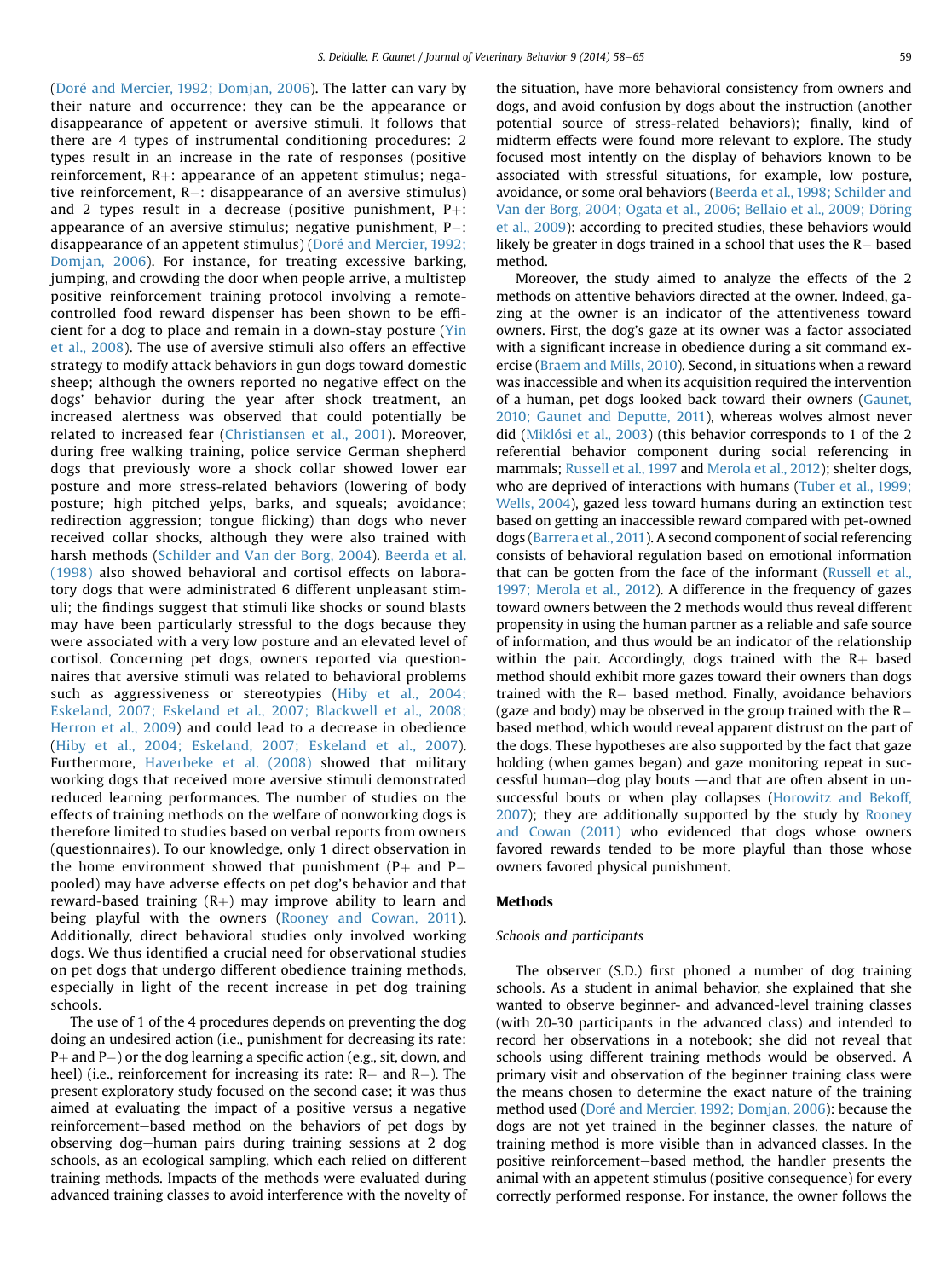sit command by moving a food lure to entice the dog into the desired posture; when performed, the dog is rewarded with food. For the walking activity, the dog is praised when it walks close to the owner. In the negative reinforcement-based method, the handler ceases to perform an aversive stimulus only once the dog exhibits the correct response. For instance, the sit command is associated with the owner driving the leash upward and putting pressure on the dog's backside (2 unpleasant constraints for the dog); the behavior of the owner stops once the dog sits. For the walking activity, when the dog walks far from the owner or strained at the leash, the owner strains at the leash. The first school visited using the  $R+$  and  $R-$  methods was selected because such practices were actually observed. In both, dogs were taught the sit and down commands and walking on-leash during the beginner's class; the advanced class was composed of dyads (i.e., dog-owner pairs) that had already mastered the basics taught in the beginner classes-this was assessed by the trainer (certificated by the Société Centrale Canine) before the dyad entered the advanced class. Any possibility of involvement of punishment  $(P_+, P_-)$  methods is considered in the discussion.

There were 10 km between the 2 schools; both were located in the suburbs of villages, in green areas: both were bordered with trees, and no noise was present. The first houses for the  $R+$  and  $R$ schools were respectively located at 103 and 95 m, and the training fields were 1150 and 2500  $m^2$ , respectively; for the latter case, only a small surface was used during an exercise.

For the experiment, the dogs came from advanced classes in both schools. We chose to observe the advanced class because the novelty of the situation for the dogs (namely starting the training and going to a new social and spatial environment) could interfere with effect of interest (namely the training method); additionally, all these dogs mastered the basic instructions, being this way more consistent in their behaviors. Dogs had all taken a minimum of 5 classes to ensure their familiarity with the location where observations would be performed; most of them had performed more than 20 classes. Twenty-six dogs and their owners from the dog training school that used a method based on negative reinforcement (R– group; 16 males, among which 4 were neutered and 10 females, among which 7 were neutered, mean age: 2.41 years old between 8 months and 6 years) and 24 dogs and their owners from the dog training school that used a method based on positive reinforcement ( $R$ + group; 11 males, among which 3 were neutered and 13 females, among which 9 were neutered, mean age: 2.88 years old between 1 and 7 years) participated in the study (cf. Table 1 for the dogs' characteristics).

#### Procedure

Group training sessions took place in outdoor fenced fields. For each school, the observer (S.D.) attended 2 sessions of the advanced class; each session took place on 2 different days, and the 2 consecutive 1-hour sessions were separated by a week. Before each session, the dog trainer informed the owners that a student in animal behavior would observe 2 training sessions. The observer introduced herself to the owners; the owners were not informed which would be observed during the session. Each day, dyads observed were randomly chosen, and not all dyads that were present were observed. The observer positioned herself next to the trainer and never intervened. The behavioral collection started 10 minutes after the beginning of the training session. During the training session, while the dyads were walking within the field with leashed dogs, the trainer provided the owners the instruction to prepare to ask their dogs to sit, lie down, and so on; after a period for the exercise to be performed, the trainer asked the owners to prepare for returning to walk. Dyads' behaviors were collected

Table 1

| Dog characteristics $((x)$ indicates that the breed is crossed) |  |  |  |  |  |  |  |  |
|-----------------------------------------------------------------|--|--|--|--|--|--|--|--|
|-----------------------------------------------------------------|--|--|--|--|--|--|--|--|

| $R+$                     |                |                | $R-$                           |                          |     |
|--------------------------|----------------|----------------|--------------------------------|--------------------------|-----|
| Breed $(x = crossbreed)$ | Age<br>(years) | Sex            | Breed<br>$(x = crossbreed)$    | Age<br>(years)           | Sex |
| Shepherd $(x)$           | 4              | δ              | German shepherd                | 3                        | ¥   |
| Belgian Malinois         | 4.5            | ç              | German shepherd                | 1.4                      | ¥   |
| Beauce shepherd          | 3              | ç              | German shepherd                | 1.7                      | ç   |
| Beauce shepherd          | $\overline{2}$ | ç              | German shepherd                | 2.2                      | ♂   |
| Australian shepherd      | 1.5            | ¥              | German shepherd                | 5                        | ¥   |
| Australian shepherd      | 3              | A,             | Belgian Malinois               | $\overline{2}$           | ₫   |
| Australian shepherd      | $\overline{7}$ | ç              | Border collie                  | 3                        | ₫   |
| Border collie            | 1              | ₫              | Doberman                       | 5                        | ç   |
| Shetland sheepdog        | 1.6            | ₹              | Standard schnauzer             | 1.5                      | ₫   |
| Pyrenean shepherd        | 2              | ç              | <b>Bullmastiff</b>             | 1.7                      | ₫   |
| Miniature schnauzer      | 2.5            | ₫              | Leonberg                       | 5                        | ₫   |
| Leonberg                 | 4              | $\mathsf{Q}$   | Newfoundland                   | 4                        | ₫   |
| <b>Bull terrier</b>      | 2.5            | ç              | Bernese mountain               | $\overline{2}$           | ç   |
| Irish terrier            | 3              | $\overline{Q}$ | Bulldog                        | $\overline{2}$           | ₫   |
| Jack Russell terrier     | $\mathcal{L}$  | A,             | Jack Russell terrier           | $\overline{\mathcal{L}}$ | ç   |
| Jack Russell terrier (x) | 4              | đ              | Jack Russell terrier           | $\overline{2}$           | ₫   |
| Shiba Inu                | 3              | ç              | Parson Russell terrier         | $\overline{\mathbf{c}}$  | ₫   |
| Beagle                   | 2.5            | ₫              | West Highland<br>white terrier | 1.2                      | ₫   |
| Golden retriever         | 1.6            | 8              | West Highland<br>white terrier | 1.8                      | ¥   |
| Labrador retriever       | 7              | Q              | Cairn terrier                  | 1.7                      | ♂   |
| Labrador retriever (x)   | 4              | ₫              | <b>Bull terrier</b>            | 1                        | ¥   |
| Tibetan spaniel          | 1              | đ              | Beagle                         | 0.7                      | ç   |
| Poodle                   | 1.2            | ç              | Labrador retriever             | 1.6                      | ₫   |
| Cavalier King Charles    | 1.3            | $\overline{Q}$ | Labrador retriever (x)         | 6                        | ₫   |
|                          |                |                | Golden retriever               | 2                        | ₫   |
|                          |                |                | Chihuahua                      | 1.3                      | ₫   |

when they were walking between 4 and 7 m in front of the observer and the dogs were 2-5 m apart; for the observer completing the observation of 1 dyad, the dyad had to walk in front of the observer 2 times.

Indeed, dog behaviors were collected over the course of 2 different popular training exercises: walking on-leash and responding the sit command. One instance of each exercise was observed for each dog. Identical qualitative types of bouts were recorded for each training exercise and between dogs:

#### Walking on-leash

This training exercise did not involve any intervention from the owner because the observation focused on an interval of time included in an ongoing walking activity and the dyads were already accustomed to walking together. The behaviors of the dyads were recorded during 5 steps that were performed in the middle of 11 consecutive steps to avoid interaction with an ongoing exercise; 3 steps were thus performed before and after recording the behaviors.

#### Sit command

This exercise was performed while the dyad was on a walk. It required verbal intervention from the owner for the execution of the command. The observation started when the owner gave the sit command and stopped once the walk resumed: this indicated that the dog had performed the sit action.

Owners' behaviors were collected over the course of the 2 same training exercises.

Given that dog behavior can be affected by everyday interactions between dogs and owners, individual characteristics (e.g., breeds, sex, age), and previous experiences of the dogs [\(Hart, 1995; Serpell](#page-7-0) [and Hsu, 2005\)](#page-7-0), we developed a questionnaire (partially based on the study by [Eskeland, 2007\)](#page-7-0) to determine the individual characteristics of the dogs and owners, the owner's and dyad's experience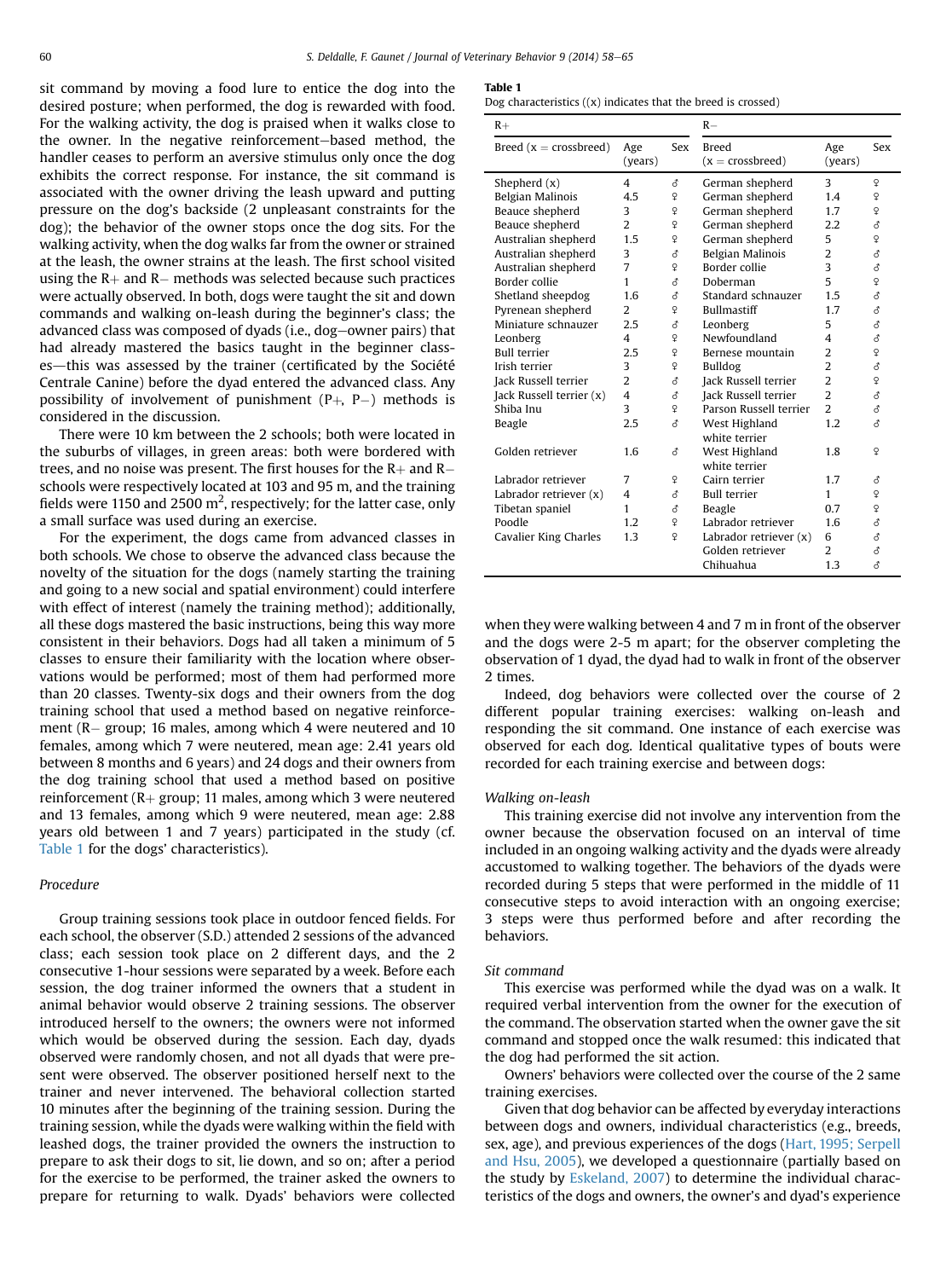#### Table 2

Variables obtained from the questionnaire and used for the multiple correspondence analysis

| Variables                                                                  | <b>Modalities</b>                                                                                                                                                                                                                                                                                      |
|----------------------------------------------------------------------------|--------------------------------------------------------------------------------------------------------------------------------------------------------------------------------------------------------------------------------------------------------------------------------------------------------|
| Individual characteristics of the dogs                                     |                                                                                                                                                                                                                                                                                                        |
| Federation Cynologique Internationale group                                | Sheepdogs and cattle dogs (except Swiss cattle dogs)/pinscher and schnauzer-Molossoid breeds-Swiss<br>Mountain and cattle dogs/terriers/dachshunds*/spitz and primitive types/scenthounds and related<br>breeds/pointing dogs*/retrievers-flushing dogs-water dogs/companion and toy dogs/sighthounds* |
| American Kennel Club group                                                 | Herding/working/sporting/hound/terrier/nonsporting/toy/miscellaneous class*                                                                                                                                                                                                                            |
| Age                                                                        | Younger than 2 years/2-3 years old/3-4 years old/older than 4 years                                                                                                                                                                                                                                    |
| <b>Sex</b>                                                                 | Male/female                                                                                                                                                                                                                                                                                            |
| Neutered                                                                   | Yes/no                                                                                                                                                                                                                                                                                                 |
| Where the dog was owned                                                    | Breeding kennel/family breeding/third person (family, friends, other individuals)/pet shop/shelter                                                                                                                                                                                                     |
| Age of the dog when owned                                                  | Younger than 3 months/3-6 months/6-12 months/1-2 years old/older than 2 years                                                                                                                                                                                                                          |
| Individual characteristics of the owners                                   |                                                                                                                                                                                                                                                                                                        |
| Sex                                                                        | Male/female                                                                                                                                                                                                                                                                                            |
| Age                                                                        | Younger than 25 years/25-40 years old/41-60 years old/older than 60 years                                                                                                                                                                                                                              |
| Family status                                                              | Couple/single                                                                                                                                                                                                                                                                                          |
| Children                                                                   | Yes/no                                                                                                                                                                                                                                                                                                 |
| <b>Experience of the owner</b>                                             |                                                                                                                                                                                                                                                                                                        |
| Experience with dogs                                                       | The owner has already owned at least 1 dog before the present one: yes/no                                                                                                                                                                                                                              |
| Experience in dog training with another dog                                | The owner has already performed dog training sessions with another dog than the present one: yes/no                                                                                                                                                                                                    |
| Experience in dog training with the present dog                            | The owner has already performed dog training sessions with the present dog in another dog<br>training school: yes/no                                                                                                                                                                                   |
| Information taken before subscribing to the<br>present dog training school | Yes, by visiting dog training schools/Yes, on the different existing dog training methods/No, already<br>knew the present dog training school/No, the present dog training school was recommended by a                                                                                                 |
|                                                                            | third party/No, the present school was the closest                                                                                                                                                                                                                                                     |
| Attendance to the present dog training school with the present dog         |                                                                                                                                                                                                                                                                                                        |
| Regularity of the attendance of the classes                                | Always the same owner comes to the class: yes/no                                                                                                                                                                                                                                                       |
| by the same owner                                                          |                                                                                                                                                                                                                                                                                                        |
| Number of training sessions already performed                              | Less that 5*/5-10/10-15/more than 15                                                                                                                                                                                                                                                                   |
| Duration since when training sessions are attended                         | Less than 1 month*/1-3 months/3-6 months/6 months-1 year/more than 1 year                                                                                                                                                                                                                              |
| Initial reason for coming                                                  | Education/a problem was encountered with the dog/sport                                                                                                                                                                                                                                                 |
| Use at home of the advices taught                                          | No, no time/home is not for training/as much as possible/always                                                                                                                                                                                                                                        |
| Use when outdoors of the advices taught                                    | No, no time/not a training session/as much as possible/always                                                                                                                                                                                                                                          |
| Living conditions of the dog                                               |                                                                                                                                                                                                                                                                                                        |
| Access to the house/flat                                                   | Yes/no                                                                                                                                                                                                                                                                                                 |
| Access to all the house/flat rooms                                         | Yes/no                                                                                                                                                                                                                                                                                                 |
| Access to the living room coach                                            | No restriction/with authorization/forbidden for hygienic or dog size reason/forbidden for a matter<br>of risk of dominancy                                                                                                                                                                             |
| Average duration let alone/day                                             | 0-3 hours/3-5 hours/5-8 hours/8-10 hours/more than 10 hours                                                                                                                                                                                                                                            |
| Petting frequency                                                          | Everyday/regularly/from time to time/never*                                                                                                                                                                                                                                                            |
| Frequency of walks                                                         | Everyday/regularly/from time to time/never*                                                                                                                                                                                                                                                            |
| Frequency of play games                                                    | Everyday/regularly/from time to time/never*                                                                                                                                                                                                                                                            |
| Frequency of sport practice                                                | Everyday/regularly/from time to time/never                                                                                                                                                                                                                                                             |

When a modality was not observed (cf.\*), it was not used in the multiple correspondence analysis.

with obedience training, and the social and spatial living conditions of the dogs (cf. Table 2 for the variables extracted and used). The aim was to determine whether both groups would differ in these aspects. At the end of the session, owners filled out the questionnaire.

#### Data collection and analyses

To determine whether both groups would differ for the information on the dyads collected by the questionnaire, we used a multiple correspondence analysis. For the same purpose, we also compared the proportion of small and large dogs between training schools, using the Fisher exact test (bilateral threshold  $P < 0.05$ ).

To be minimally intrusive, the observer performed direct visual observations of the behaviors and recorded them in a notebook (cf. [Rooney et al., 2000](#page-7-0) and study 1 of [Westgarth et al., 2010\)](#page-7-0). The observer was already skilled in behavioral recording (cf. the acknowledgments section in the paper by [Gaunet and Deputte, 2011](#page-7-0)). For the data collection, the dogs were identified by breed and phenotypic color; when there were numerous dogs of a particular breed with an identical phenotypic aspect, the observer recorded the color of the owner's jacket. We used the "focal sampling" method (cf. description of walking on-leash and sit command situations mentioned previously) and collected behaviors described in the later sections according to the "1-0 sampling" method [\(Altmann, 1974](#page-7-0)).

To evaluate the impact of positive versus negative reinforcement-based method on the pet dogs' behaviors, we focused on the dogs' display of 6 behaviors known to be associated with stressful situations because of owner intervention and a lowered posture [\(Beerda et al., 1998; Schilder and Van der Borg, 2004; Ogata et al.,](#page-7-0) [2006; Bellaio et al., 2009; Döring et al., 2009\)](#page-7-0) compared with the breed-specific posture shown by dogs under neutral conditions [\(Beerda et al., 1998](#page-7-0)) (cf. [Table 3](#page-4-0)). To evaluate the impact of the training methods on the quality of dog-owner interaction, we recorded gazes directed at the owner [\(Gaunet, 2010; Gaunet and](#page-7-0) [Deputte, 2011](#page-7-0)) and avoidance behaviors (adapted from the study by [Schilder and Van der Borg, 2004](#page-7-0) and [Döring et al., 2009](#page-7-0)) (cf. [Table 3](#page-4-0)).

Behaviors related to stressful situations and avoidance behaviors were collected only when the owner intervened, that is, for the sit command. The 2 other behaviors were collected for both training exercises. Behaviors related to stressful situations and a lowered posture would reveal the degree of unpleasantness of the interaction, and the analysis of gaze at the owner and of avoidance behaviors would reveal the nature of the relationship within the dyad.

The aim of the present study was to address effects of R+ and R $$ training-based method on dogs' behaviors. As a control, the rate of  $R+$  and  $R-$  stimuli in the advanced class was collected for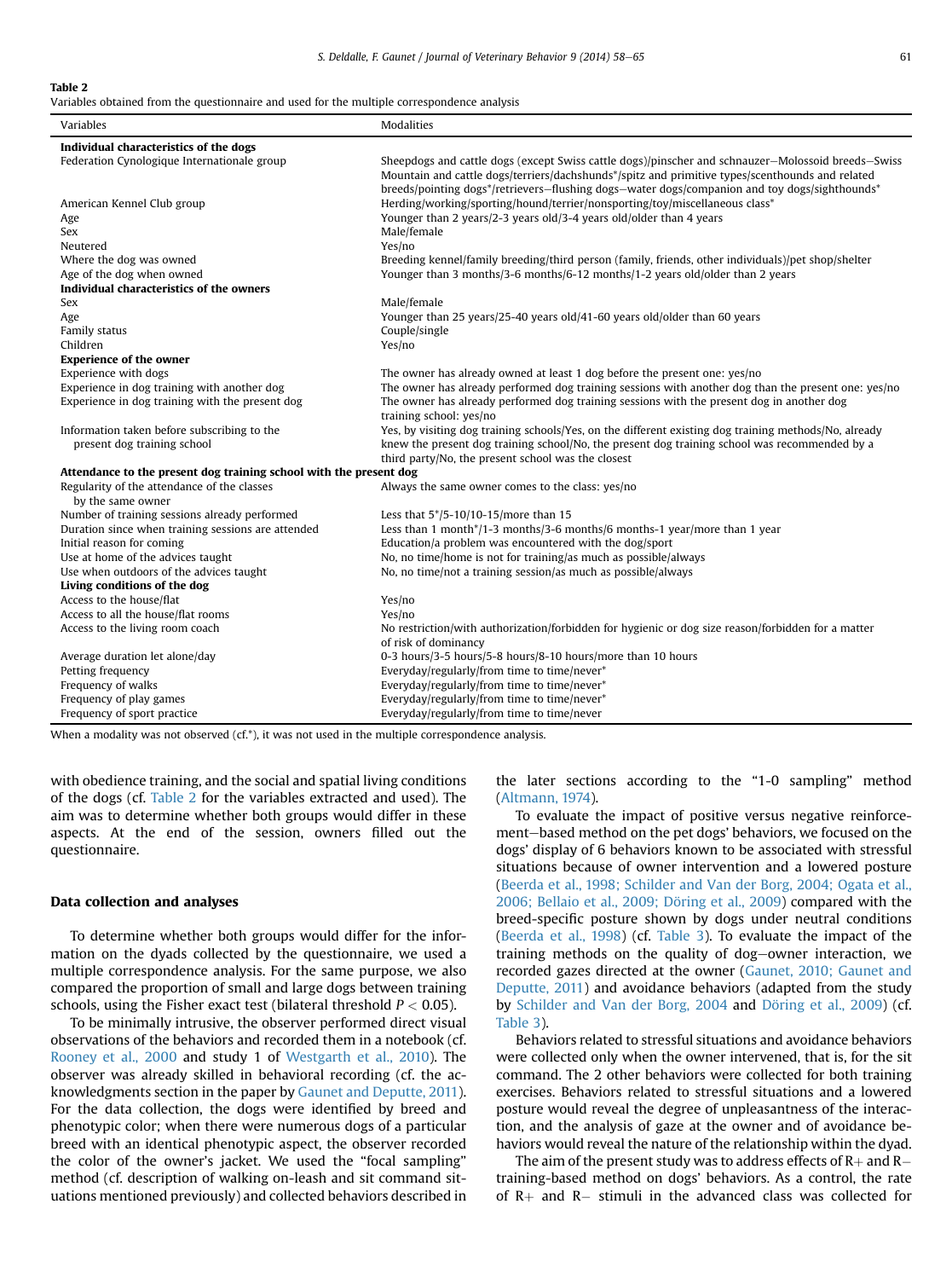#### <span id="page-4-0"></span>Table 3

The 4 types of behaviors of the dog recorded (1-0 sampling) according to the 2 training exercises observed

| Behaviors of the dog                             | Description                                                                                                                                                              |  |  |  |
|--------------------------------------------------|--------------------------------------------------------------------------------------------------------------------------------------------------------------------------|--|--|--|
| <b>Behaviors related to stressful situations</b> |                                                                                                                                                                          |  |  |  |
| For sit command only                             |                                                                                                                                                                          |  |  |  |
| Mouth licking                                    | The dog licked its mouth                                                                                                                                                 |  |  |  |
| Yawning                                          | The dog yawned                                                                                                                                                           |  |  |  |
| Scratching                                       | The dog scratched itself                                                                                                                                                 |  |  |  |
| Sniffing                                         | The dog sniffed the ground or ahead                                                                                                                                      |  |  |  |
| Shivering                                        | The dog trembled                                                                                                                                                         |  |  |  |
| Whining                                          | The dog whined                                                                                                                                                           |  |  |  |
| <b>Posture</b>                                   |                                                                                                                                                                          |  |  |  |
| For walking on-leash & sit command               |                                                                                                                                                                          |  |  |  |
| Low posture                                      | The tail of the dog was in a lowered position, the<br>ears were positioned backward, and the legs<br>were bent: at least 2 of these behaviors were<br>exhibited together |  |  |  |
| Gaze                                             |                                                                                                                                                                          |  |  |  |
| For walking on-leash & sit command               |                                                                                                                                                                          |  |  |  |
| Gaze toward the owner                            | The dog gazed with head oriented toward the<br>owner, and gaze stopped in the owner's direction                                                                          |  |  |  |
| Avoidance                                        |                                                                                                                                                                          |  |  |  |
| For sit command only                             |                                                                                                                                                                          |  |  |  |
| Body                                             | The dog performed an avoidance-like behavior<br>with its body or a step back movement                                                                                    |  |  |  |
| Gaze                                             | The dog's head turned at the opposite direction of<br>the owner after an action of the owner                                                                             |  |  |  |
|                                                  |                                                                                                                                                                          |  |  |  |

each exercise. R– behaviors accompanying the instruction were collected: the owner performed 1 jerk on the leash; the owner constrained the dog (tight leash, pressure on a dog's body part). Owners'  $R+$  behaviors displayed after the execution of instruction had been performed were collected: the owner provided it a piece of dry food.

For each behavior, we used the Fisher exact test to compare the number of dogs or owners between the groups (bilateral threshold  $P < 0.05$ ). Because dogs may present variability in displaying behaviors known to be associated with stressful situations, we also compared the number of dogs between the groups displaying at least 1 of these 6 behaviors.

## Results

#### Questionnaire analysis

The comparison of the first factorial coordinates of the multiple correspondence analysis did not show a significant difference between the 2 groups (Mann–Whitney U test  $= 254$ ,  $P = 0.27$ ).

## Small and large dogs

The proportion of large dogs was 67% in the  $R+$  school and 73% in the R– school; they did not differ:  $P = 0.76$ .

## Behavioral analysis of the dogs for walking on-leash

In both groups, few dogs displayed a low posture; no difference was found between the 2 groups ( $P = 0.35$ ), cf. Figure 1, left.

In the  $R-$  group, very few dogs gazed at the owner, whereas they numbered 62.5% in the R+ group ( $P < 0.0001$ ), cf. Figure 1, right.

#### Behavioral analysis of the dogs for the sit command

The analysis of behaviors known to be related to stressful situations shows that more dogs in the  $R-$  than in the  $R+$  group displayed mouth licking ( $P = 0.019$ ) and yawning ( $P = 0.023$ ). Few dogs



Figure 1. Number of dogs displaying (left) low postures and (right) gaze toward the owner during walking on-leash for the R $+$  and R $-$  schools (using positive and negative reinforcement-based method, respectively). \*Significant difference (Fisher exact test).

displayed the 4 other behaviors in each group; no differences between the groups were found ( $P > 0.05$ ) ([Figure 2\)](#page-5-0). Finally, more dogs in the R– than in the R+ group displayed at least 1 of 6 behaviors known to be related to stressful situations ( $P < 0.0001$ ). It is worth pointing out that the owners of the 2 dogs from the  $R+$  group who displayed mouth licks (cf. 8.33% on [Figure 2\)](#page-5-0) both used food as a lure during the sit command, as is frequently practiced in beginners' classes.

A greater proportion of dogs displayed low postures in the R group than in the R+ group ( $P = 0.0041$ ), cf. [Figure 3,](#page-5-0) left.

Fewer dogs gazed toward the owner in the  $R-$  group than in the  $R+$  group ( $P < 0.0001$ ), cf. [Figure 3,](#page-5-0) right.

No dogs from the  $R+$  group showed any avoidance behaviors, and only 3 dogs from the R– group displayed such behaviors: 2 dogs altered their head direction, and 1 dog altered its body movement. The statistical analysis could not be performed because of the paucity of records.

#### Behavioral analysis of the owners for walking on-leash

There was no explicit instruction for walking on-leash, but some owners performed 1 jerk on the leash: 11.54% in the R- group and 8.33% in the R+ group ( $P = 0.99$ ). No owner constrained their dog in both groups. No owner provided a piece of food while walking onleash in both groups.

## Behavioral analysis of the owners for the sit command

For the behaviors accompanying the instruction, 30.77% of the owners performed 1 jerk on the leash in the  $R-$  group and 8.33% in the R+ group, with no statistical difference between the groups (P  $=$ 0.07). No owner constrained their dog in both groups.

About 41.67% of the owners provided their dog a piece of dry food after the instruction was executed in the  $R+$  group and none did in the R– group ( $P = 0.00019$ ).

# Discussion

This exploratory study tested the effects of 2 dog training methods on pet dogs by observing behaviors known to be linked to stressful situations and others that would reveal the nature of the relationship of dogs with respect to their owner. First, the 2 groups did not differ in the proportion of small and large dogs; nor did they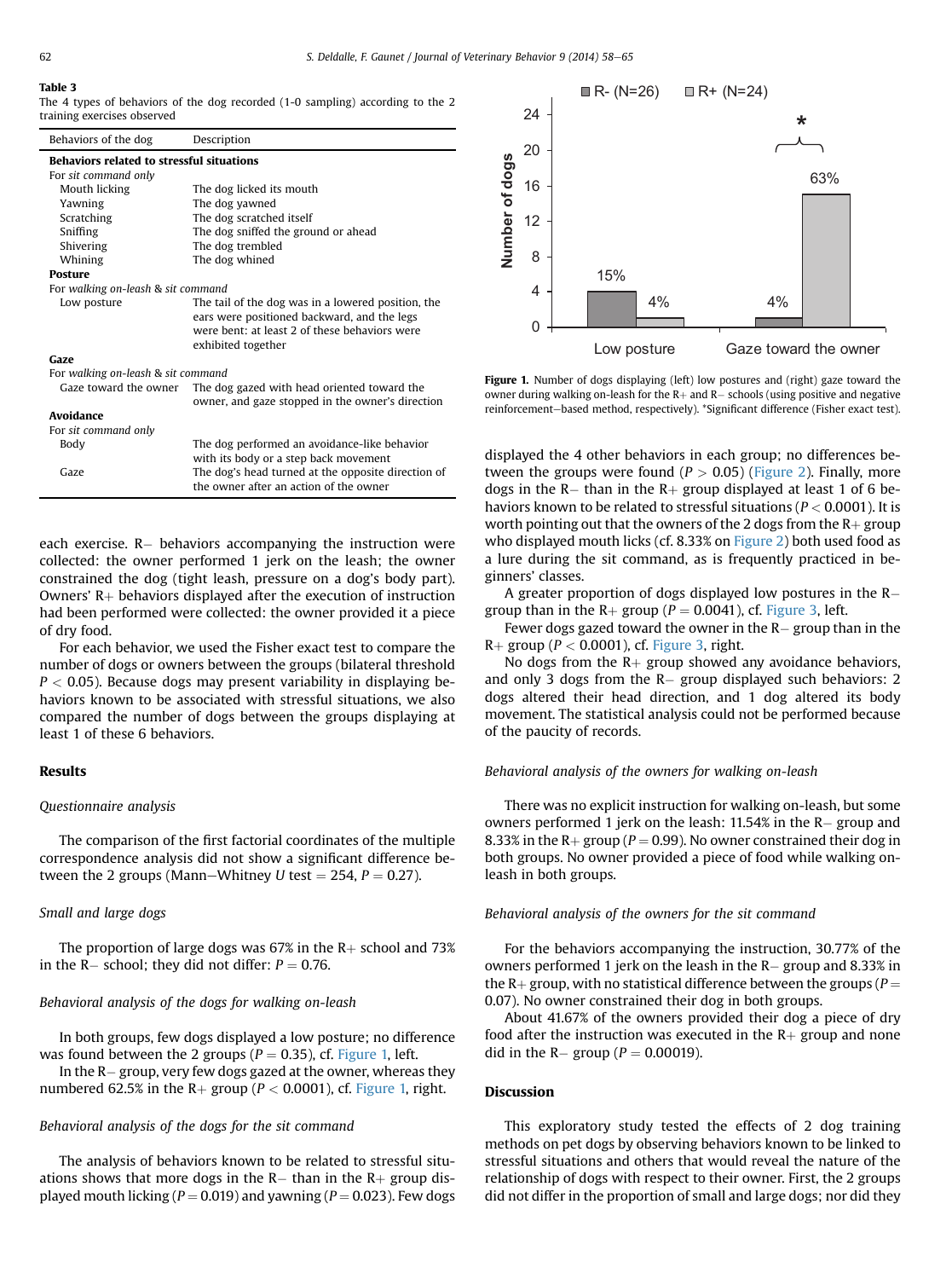<span id="page-5-0"></span>

**Figure 2.** Number of dogs displaying behaviors known to be related to stressful situations during the sit command for the  $R+$  and  $R-$  schools (using positive and negative reinforcement-based method, respectively). \*Significant difference (Fisher exact test).

differ in their individual characteristics or that of their owner, in the experience of the owners with dogs and of the dyads with obedience training, and in the social and spatial living conditions of the dogs. Even one cannot guarantee that both groups differed only for the training method, data reported for the dogs' size and the questionnaire provide clues of such a limited effect; the present study thus pictures actual training schools using  $R+$  and  $R-$  reinforcement-based methods, that is, an ecological sampling. Second, the results of the analyses of the owners' behaviors during the advanced classes converge with the observation of the owners' behaviors done during the visit of the beginner classes confirming the choice of the schools; they additionally revealed more food providing by the owners after the sit instruction was performed by the dogs in the  $R+$  group than in the  $R-$  group. Third and more importantly, the results for the dogs' behaviors support our hypotheses: in the group trained with the method based on negative reinforcement, a greater proportion of dogs displayed stress-related behaviors, low postures, and avoidance behaviors (thought no statistics could be computed for the latter behavior) during the sit command, and a smaller proportion of dogs gazed toward the owners during both exercises than in the group trained with the positive reinforcement-based method. The negative reinforcement-based method altered dogs' behaviors. Although similar conclusions had been raised in behavioral studies focusing on the training of working dogs and in studies involving questionnaires addressed to pet dog owners, this is the first time that such results



Figure 3. Number of dogs displaying (left) low postures and (right) gazes toward the owner during the sit command for the R $+$  and R $-$  schools (using positive and negative reinforcement-based method, respectively). \*Significant difference (Fisher exact test).

are documented in the pet dog by a behavioral study performed on common training methods.

Two issues related to our attempt to minimally affect the situations observed must however be raised before discussing the data: the same person selected the schools and performed the observations, 1 expert observer collected the data (see the study by [Rooney](#page-7-0) [et al., 2000](#page-7-0) and [Westgarth et al., 2010\)](#page-7-0), observations were short in duration, and only 1 dog school for each method was analyzed (with 24 and 26 dogs in each school though). The present findings cannot thus be generalized to larger populations, but our study is an exploratory study that provides a preliminary panorama of the nature of dogs' behaviors in natural conditions and experimental trails to lately be followed and optimized.

#### Effects of the training methods on stress-related behaviors

During the walking on-leash exercise, which did not involve any vocal intervention from the owner, we detected no difference for the low posture behavior among the group trained with the positive or negative reinforcement-based method. This suggests no remaining effect or generalization of the use of aversive stimuli or of the behaviors of the owner during the sit command to the walking activity for this behavior in the  $R-$  group. This result differs from the study by [Schilder and Van der Borg \(2004\).](#page-7-0) They observed some German shepherd guard dogs that wore a shock collar in the past and some that did not, with both groups trained in a fairly harsh manner: low postures were observed in the dogs from the first group that were walked on-leash with their handler. The study does not mention whether the dogs were living in their handlers' home. The strong aversive power of shock collars (and at least, more aversive than pressure on the leash) and the living conditions may explain the discrepancy between our results and those obtained by [Schilder and Van der Borg \(2004\)](#page-7-0). Indeed, living conditions of military dogs have been shown to contribute to their welfare as well as their obedience and aggressiveness levels [\(Lefebvre et al., 2007](#page-7-0)). Therefore, we suggest that the current  $R$ based training method applied to dogs that live with their owners, as in the present study, may avoid the association of aversive stimuli to the mere presence of it (i.e., the owner) for low posture.

This is, however, not the case for an exercise requiring a vocal intervention from the owner, namely the sit command: more dogs trained with the negative reinforcement-based method displayed signs of stress compared with dogs trained with the other method. This effect was demonstrated by low postures as well as by mouth licks, yawning, and for at least 1 of all stress-related behaviors pooled ([Beerda et al., 1998; Schilder and Van der Borg, 2004](#page-7-0)). This effect is revealing because the dogs in both groups were already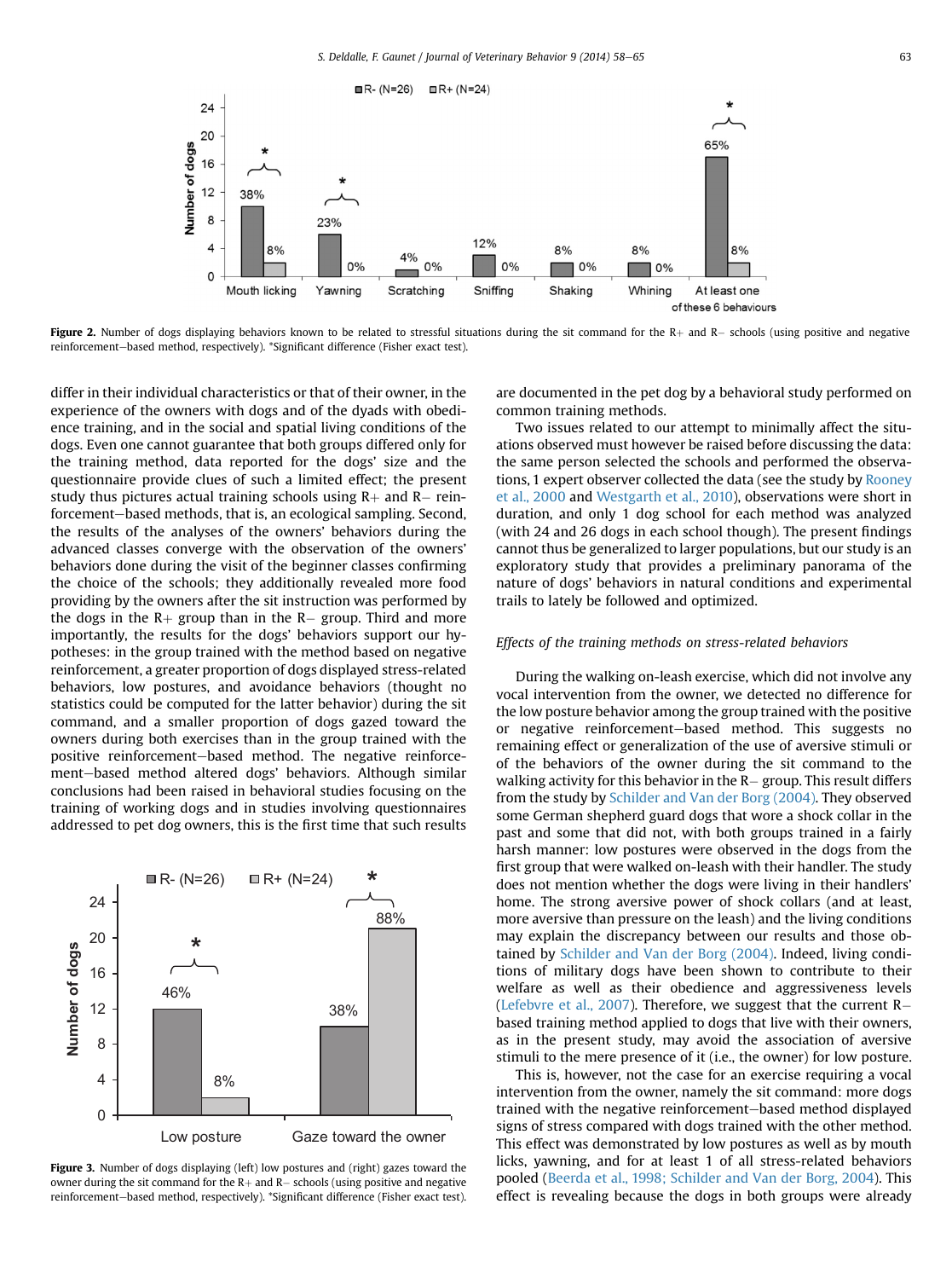well trained, and the owners of the 2 groups differed only by providing a piece of food after the instruction was performed (i.e., more in the  $R+$  than in the  $R-$  group). These results suggest that the instruction itself has become an aversive stimulus in the group of dogs trained with the negative reinforcement-based method, probably by associative learning [\(Reid, 2009](#page-7-0)).

Thus, the training methods affected stress-related behaviors differently according to the type of exercises. The sit command may have functioned as a conditional stimulus. The question of the effects of training method on pet dogs is therefore an issue for the dogs' welfare, especially when using verbal instructions.

## Effects of the training methods on the dog-owner relationship

Interestingly, only 3 dogs performed avoidance behaviors during the sit command in the group of dogs trained with the negative reinforcement-based method. This method does not, therefore, appear sufficiently stressful for the dogs to induce any attempt to escape or avoid the situation. Consequently, in that group of dogs, the relationship of the dog toward its owner does not appear to be strongly affected: there is no apparent distrust of the owner by these dogs. However, these dogs might have alternatively learned that the leash is a constraint that prevents the display of such behaviors; in that case, it cannot be ignored that potential avoidance behaviors by the dogs would be masked by the presence of the leash.

The analysis of the gaze at the owner provides additionally illuminating information. The dog's gaze at the human partner operates as an index of the relationships of the dogs with humans ([Braem and Mills, 2010; Rooney and Cowan, 2011; Merola et al.,](#page-7-0) [2012](#page-7-0)). Although an equal number of dogs that did not gaze-avoid were trained with the negative or positive reinforcement-based method, we found that more dogs trained with the positive reinforcement-based method gazed at their owner than dogs trained with the other method, for both exercises. These results thus confirm our hypothesis: dogs involved in the positive-training program displayed a greater propensity to visually interact, which in turn suggests a more stable relationship within those dyads. Still, simply looking for a reward may have contributed to the gazes at the owners during the sit command exercise. The study of ownerdog pairs trained with positive reinforcement-based method but having reached a stage not requesting the presence of a regular reward would disambiguate that latter possibility.

#### Welfare issue related to pet dog training

Fewer behavioral problems and better command following have been found associated with the use of positive reinforce-ment-based method [\(Hiby et al., 2004; Blackwell et al., 2008;](#page-7-0) [Rooney and Cowan, 2011\)](#page-7-0). In contrast, immediate behaviors signaling fear and stress ([Beerda et al., 1998; Schilder and van der](#page-7-0) [Borg, 2004; Schalke et al., 2007\)](#page-7-0) and aggressive reactions [\(Herron](#page-7-0) [et al., 2009\)](#page-7-0) are linked to aversive events. Furthermore, distraction during training, behavior problems, lower obedience, and playful behaviors were linked to negative reinforcement-based method ([Roll and Unshelm, 1997; Hiby et al., 2004; Haverbeke](#page-7-0) [et al., 2008; Herron et al., 2009; Rooney and Cowan, 2011\)](#page-7-0). We did not study the obedience level as the dogs were already trained, but our results concur with those reported on the dogs' welfare, except that we did not observe signs of fear through avoidance-behavior observations. Although it cannot be said that the welfare of these dogs had been restrained, it may have been under threat. The relationship of the dogs toward their owners, however, can be compromised, as evidenced by the lower number of dogs that gazed at their owner in the R– group.

Furthermore, a vocal intervention from the owner (e.g., sit) seemed to induce more signs of stress in this group. These results rise for possible side effects of negative reinforcement-based method on later behaviors in the dogs: they could be a lower rate of initiating interactions from the part of the dogs and less control of the owners over the dogs, based on the importance of eye contact in the human-dog bonding.

Related to the latter size issue, the proportion of small and large dogs did not differ between the training schools. These results converge with the study by [Arhant et al. \(2010\)](#page-7-0) who found no marked differences in the types of training methods used with smaller and larger dogs. Therefore, the size of dogs does not affect the choice of training methods: big dogs may thus not be more at risk than small dogs for potentially adverse effect on welfare.

Finally, a possibility is that the 2 groups would additionally differ in terms of use of punishment methods both during training sessions and at home. The multivariate analysis did not show that the 2 groups differed in terms of dog-owner interactions; additionally, the absence of effect of the variable "Information taken before subscribing to the present dog training school" suggests that the distribution of owner's profile according to the schools would not differ from hazard. However, we cannot discard that, generally, on the field, P- stimuli is more likely used by schools using the positive reinforcement-based method -because of the use of food, its temporary withdrawal is a form of negative punition, and  $P+$  stimuli is more likely used by schools using the negative reinforcement-based method —use of aversive stimuli. Additional behavioral microanalyses would clarify whether the inherent link between R+ and P– stimuli and between R– and P+ stimuli during formal training is still at play in dogs attending advanced classes.

This exploratory study suggests the importance of studying dog's training methods for dog's well-being. However, several experimental aspects should be considered ultimately. We suggest increasing the sample of training schools to compensate for possible school individual variations. Increasing the number of measures by dog and exercise would strengthen these preliminary results. Involving an additional blind observer for part of the data collection in a masked manner would dismiss any potential observational bias and limit the risk of intrusiveness that may affect behaviors of owners and trainers. Finally, replicating the study in beginners, as for assessing the effect of the novelty of the situation for the dogs and of the greater number of  $R+$  and  $R-$  stimuli, as well as in more advanced dogs when food reward has disappeared from the owner's behavioral repertoire, would provide a comprehensive view on the effect of the training methods.

## Conclusions

Dog-human interactions are based on instrumental learning ([Elgier et al., 2009; Reid, 2009; Barrera et al., 2011](#page-7-0)), and reinforcers are mostly provided by humans ([Udell and Wynne, 2008\)](#page-7-0). Whether the results we obtained on the training fields can be generalized to the home context remains an open issue. As [Udell and Wynne](#page-7-0) [\(2008\)](#page-7-0) suggest, there remains a need for devising refined and easily applicable methods of training and evaluation grounded in empirical and testable approaches to behavior for more appropriate practices toward dogs; this may consolidate the relationship of the dogs with respect to their owners. The present research thus advocates more generally for performing observational studies on the effects of training methods on dog welfare [\(Stafford, 2012\)](#page-7-0) and for considering the training methods in epidemiological studies of dog bites, never asked in survey studies (e.g., [de Keuster et al., 2006](#page-7-0)).